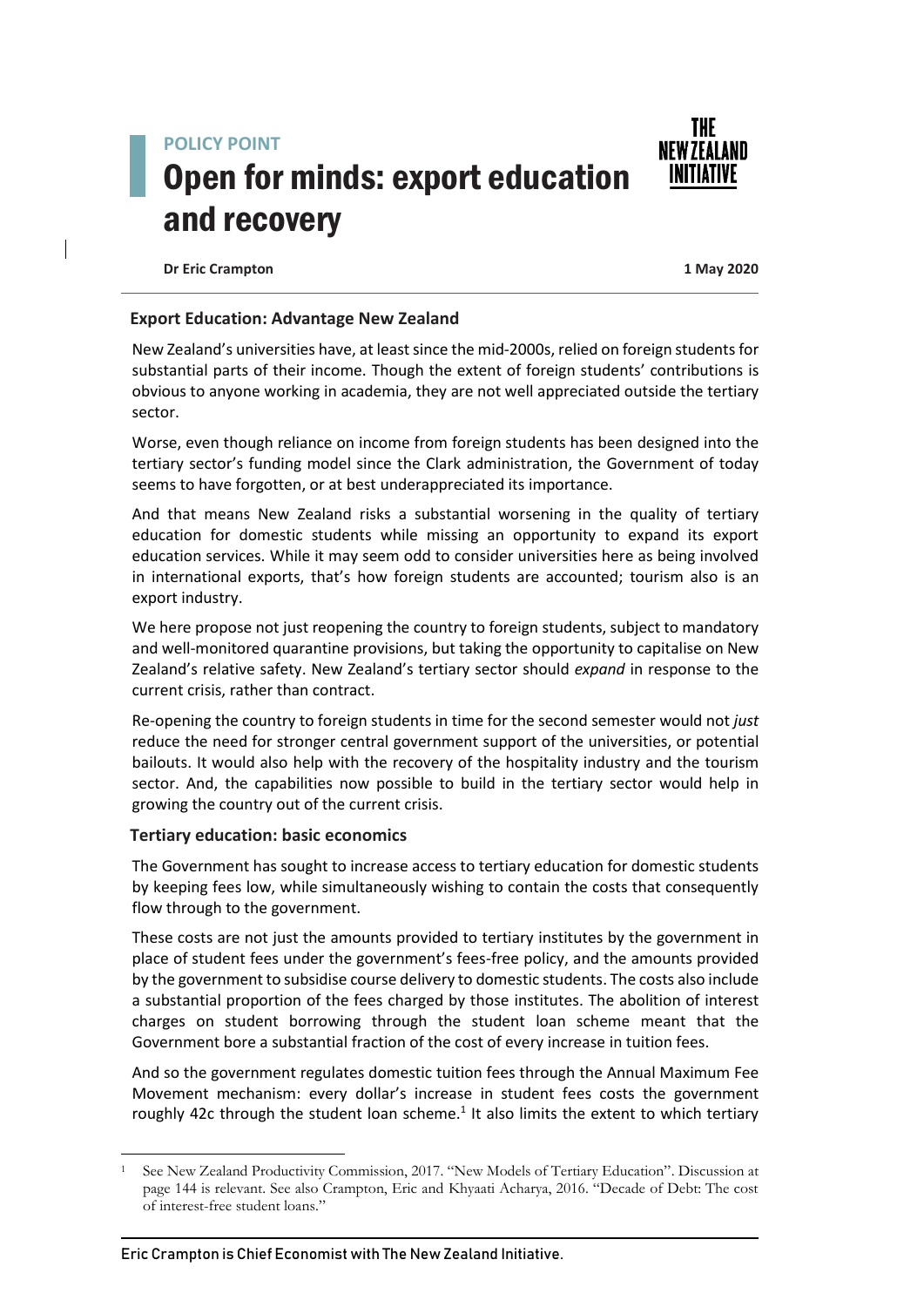providers can increase revenues by lifting domestic student numbers: if a provider's enrolment exceeds its projected enrolment by too great a margin, additional students do not draw more funding.

Tertiary providers have only two real ways of increasing revenue from students: encouraging more graduate study and professional degrees, where graduate degree completion draws additional research-based funding and where fees for professional degrees like the MBA are high; and, foreign full-fee student enrolment.

It is then little surprise that full-fee paying international students make up a larger proportion of the overall student population.

| Year | <b>Domestic</b> | International |
|------|-----------------|---------------|
| 1999 | 294,425         | 11,740        |
| 2000 | 314,615         | 16,575        |
| 2001 | 342,440         | 26,225        |
| 2002 | 379,825         | 38,355        |
| 2003 | 407,425         | 47,090        |
| 2004 | 432,750         | 50,355        |
| 2005 | 452,415         | 47,280        |
| 2006 | 445,490         | 42,735        |
| 2007 | 441,720         | 40,010        |
| 2008 | 418,665         | 39,790        |
| 2009 | 423,000         | 43,390        |
| 2010 | 418,140         | 45,615        |
| 2011 | 381,415         | 48,050        |
| 2012 | 372,705         | 47,460        |
| 2013 | 368,650         | 47,955        |
| 2014 | 363,050         | 53,845        |
| 2015 | 357,875         | 61,400        |
| 2016 | 353,320         | 62,590        |
| 2017 | 343,430         | 61,320        |
| 2018 | 335,410         | 60,810        |

**Domestic and International students enrolled in New Zealand tertiary education providers, both public and private.<sup>2</sup>**

But just counting students understates the importance of international students for tertiary providers' bottom-lines. While domestic students attract capped tuition fees and government funding, international students pay uncapped fees.

By way of example, Canterbury University's 2019 Annual Report<sup>3</sup> showed it attracted 13,022 Domestic Equivalent Full-Time Students (EFTS) and 1869 International EFTS, or about seven domestic students for every international student.

The university's financial statement from that same year showed almost \$78 million in domestic fees, \$48 million in international fees, \$18 million in government subsidy to cover fees-free domestic students and \$131 million in Student Achievement Component (SAC) funding.

So, while the University had seven domestic students for every international student, it received about two domestic tuition dollars for every international tuition dollar – plus government SAC funding.

Tertiary providers will often also earn revenue from international students renting

<sup>2</sup> <https://www.educationcounts.govt.nz/statistics/tertiary-education/participation>

<sup>3</sup> <https://www.canterbury.ac.nz/about/governance/annual-reports/>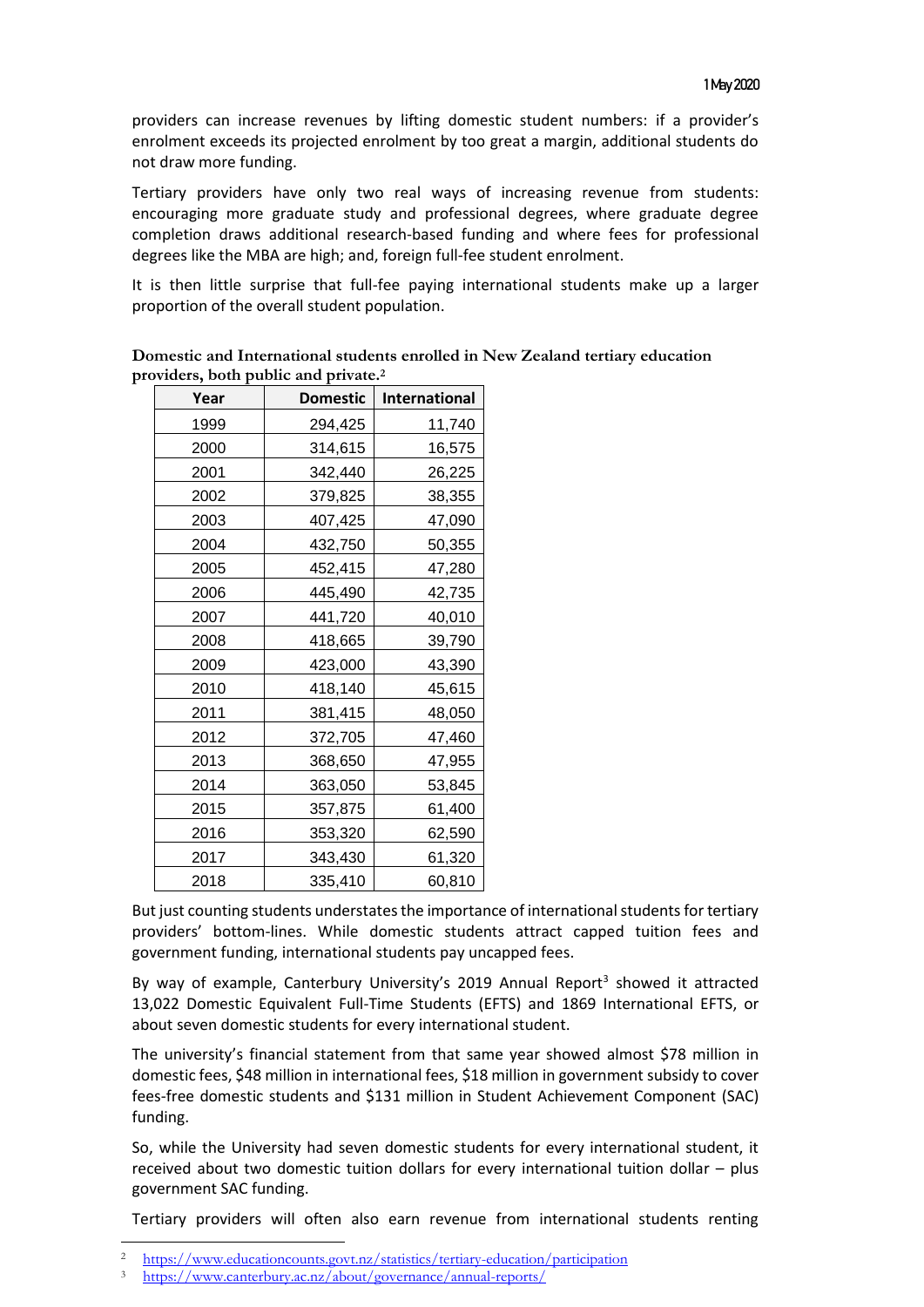accommodation from the institute. Looking only at fees understates international students' contribution to university finances.

And looking only at their contribution to university finances would understate their contribution to the broader community. In 2016, Infometrics estimated that the onshore component of export education generated \$3.8 billion in foreign exchange earnings, directly contributed \$1.9 billion to GDP and made an overall contribution of \$4 billion to GDP after accounting for indirect effects.<sup>4</sup> While indirect effects of flow-on spending in economic impact reports generally wildly exaggerate actual economic effects by failing to account for displacement, those estimates become more plausible in recessions when international students are less likely to be displacing foreign tourists or other economic activity.

More recently, Statistics New Zealand estimated that international students studying for less than 12 months spent \$3.9 billion in the year to March 2019; overall international tourist expenditure in the same period was \$17.1 billion. The figure includes student course fees, living costs, and airfares on resident airlines but would not include other spending by international students while visiting New Zealand, or expenditure by students staying for more than a year. International student expenditure here is substantial.<sup>5</sup>

Many tertiary providers came to rely on international fees to cover the costs of providing services more generally, including those to domestic students. But, at least as of late 2018, Canterbury University Vice-Chancellor Professor Rod Carr considered international fees had reached the market's limit.<sup>6</sup> New Zealand universities have faced a reasonably crowded international marketplace in which students have many options. Increasing numbers of credible universities in China also limited potential expansion in that market.

In summary: tertiary providers rely heavily on international students. Losing that source of revenue has substantial and detrimental effects on those providers and their students: the sector will be unable to afford to continue delivering the scale and quality of offerings without the contribution of its international students, barring substantial increases in funding from the government. And domestic students will miss out on the opportunity to build lasting international connections with classmates.

## **Open to minds: the export education opportunity**

New Zealand's universities are excellent and provide a world-class undergraduate education. Having six universities among the world's top 300 is an achievement for a very small country. The QS international rankings place Auckland University  $83<sup>rd</sup>$  in the world. Otago follows at 176<sup>th</sup>; Victoria, Canterbury, Waikato and Massey follow in the rankings from 215<sup>th</sup> to 287<sup>th</sup>.

International students aiming for the *most* prestigious degrees possible will be less likely to consider New Zealand unless they are particularly interested in the country as a destination, or failed to secure admission to higher-ranked institutions. New Zealand universities will be seen instead as providing strong value-for-money.

The Covid-19 pandemic brings both danger and opportunity. Universities risk the loss of all international revenue if the border is not reopened to international students. But New Zealand's enviable position creates an opportunity, under more flexible risk-based border controls, to substantially increase its international student numbers.

The United States and the United Kingdom seem likely to suffer from enduring and

<sup>4</sup> Infometrics, 2016. "The Economic Impact of International Education in New Zealand." Note that the report was produced for Education New Zealand. [https://enz.govt.nz/assets/Uploads/The-](https://enz.govt.nz/assets/Uploads/The-Economic-Impact-of-International-Education-in-New-Zealand-2015-2016.pdf)[Economic-Impact-of-International-Education-in-New-Zealand-2015-2016.pdf](https://enz.govt.nz/assets/Uploads/The-Economic-Impact-of-International-Education-in-New-Zealand-2015-2016.pdf)

<sup>5</sup> See Tourism Satellite Account 2019, Table 4: International Student Expenditure – studying less than 12 months. Data released 10 December 2019, available at [https://www.stats.govt.nz/information](https://www.stats.govt.nz/information-releases/tourism-satellite-account-2019)[releases/tourism-satellite-account-2019](https://www.stats.govt.nz/information-releases/tourism-satellite-account-2019)

<sup>6</sup> [https://www.universitiesnz.ac.nz/latest-news-and-publications/government-must-play-part-keeping](https://www.universitiesnz.ac.nz/latest-news-and-publications/government-must-play-part-keeping-university-sector-viable)[university-sector-viable](https://www.universitiesnz.ac.nz/latest-news-and-publications/government-must-play-part-keeping-university-sector-viable)